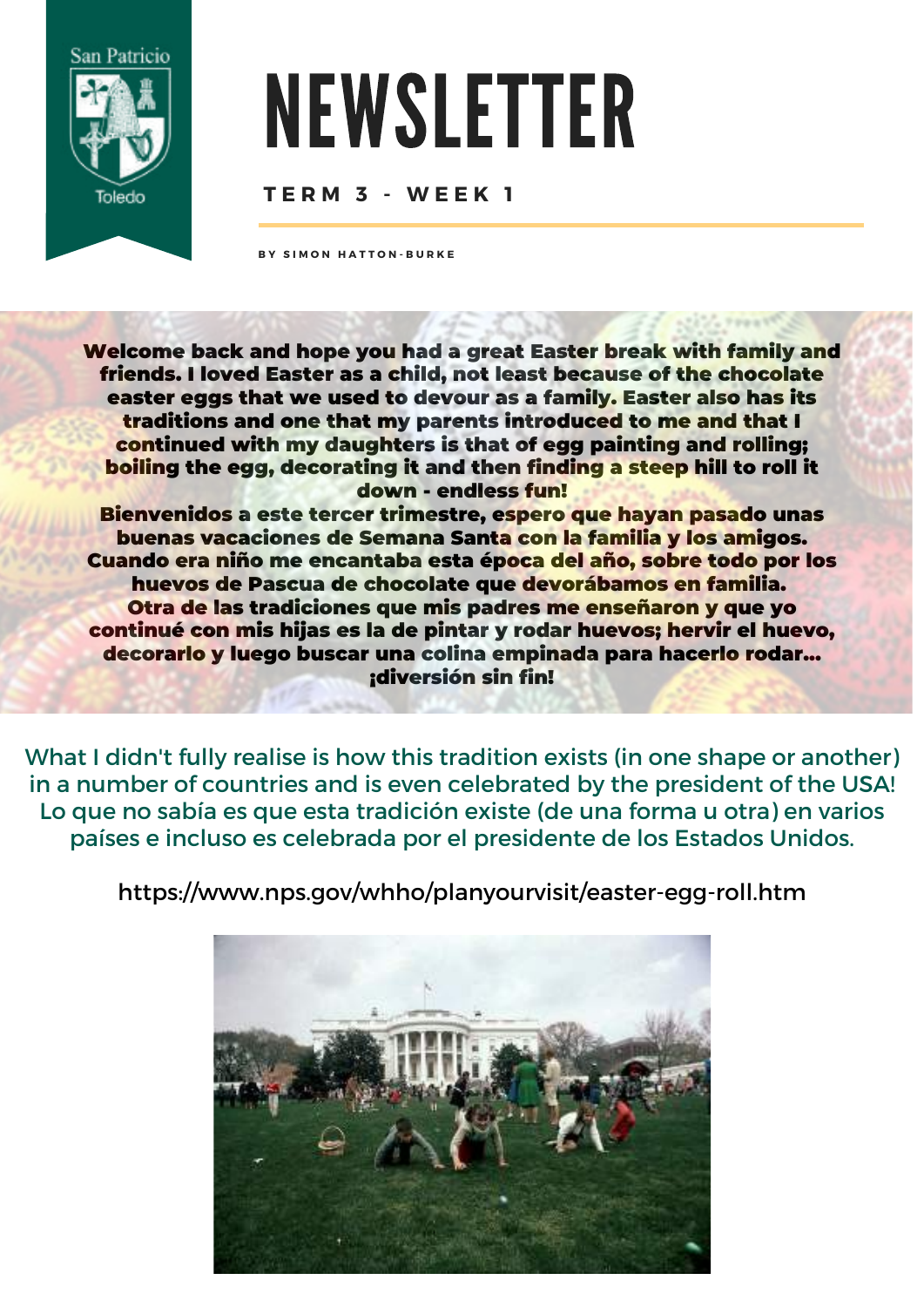**We would also like to use this newsletter to wish our DP2 students the best of luck as this is effectively their last week of school lessons as they prepare for their official Diploma examinations that start at the end of the month. Our Diploma coordinator Mr Brotherton shares his reflections and goodbye with us below.**

With the DP2 exams nearly upon us, I am again reminded of how bittersweet this period is. On one hand, it is a time of celebration and excitement. Our students are motivated and focused on their studies, and the graduation walk and ceremony are moments when the whole educational community comes together to celebrate the achievements of the 2022 cohort. On the other hand, however, it signals the end of these students´ time at ISSPT, and the end of my time with them. They have been a part of my life for 5 years, and there are teachers who have spent much more time with them than that. Goodbyes are always difficult, and this case will be especially so after so many cherished experiences together over the past two challenging years. The 2022 cohort is a special group - a determined, resourceful, and principled group of young women and men. It is this knowledge of their collective character, and the experiences and memories that we have shared, that I will always carry with me. Farewell, ISSPT class of 2022; I know that the best is yet to come.

Mr. Phil

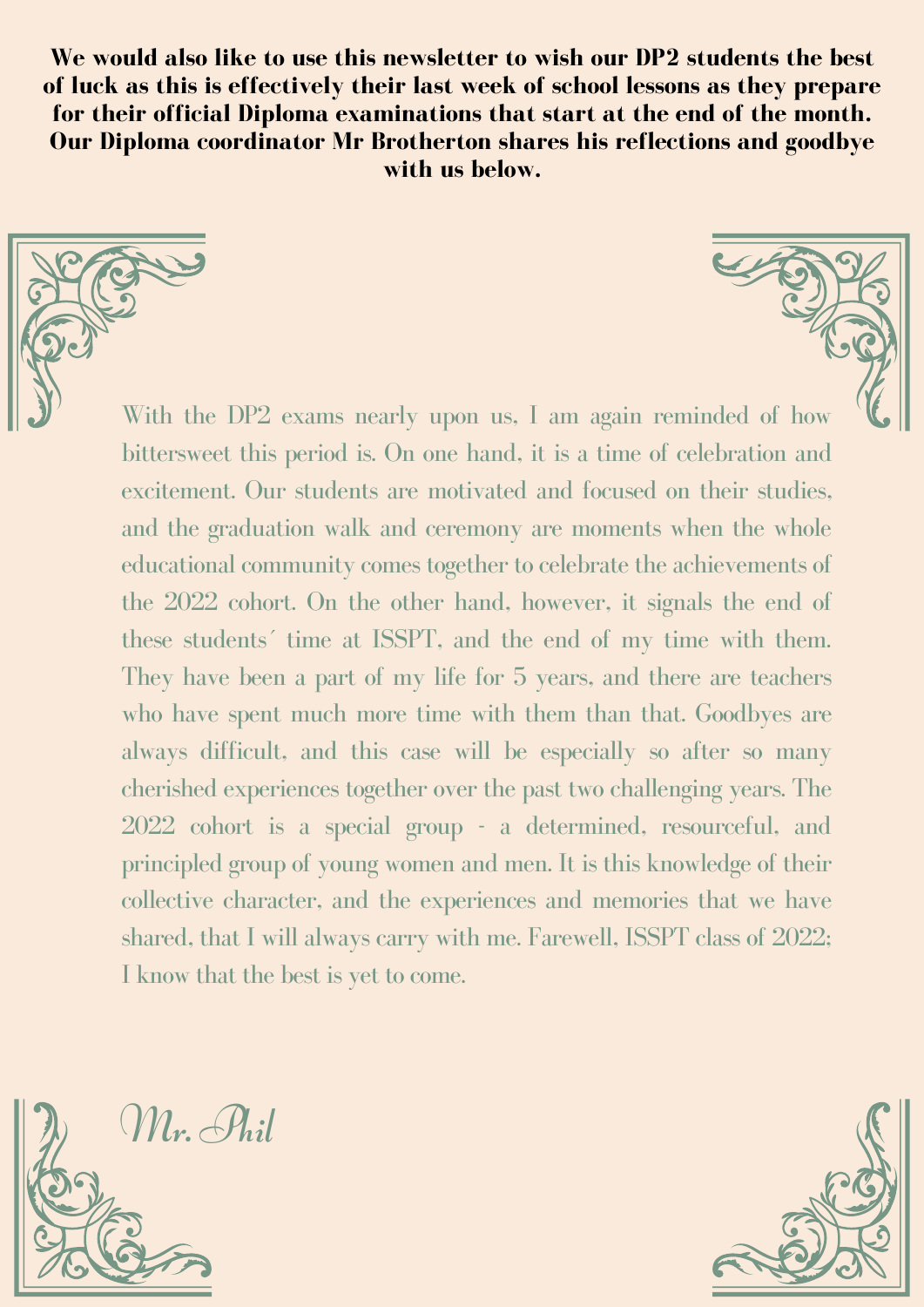**Nos gustaría aprovechar este Newsletter para desear a nuestros estudiantes de DP2 la mejor de las suertes, ya que esta es su última semana de clases mientras se preparan para sus exámenes oficiales del Diploma que comienzan a finales de mes. Nuestro coordinador del Diploma, el Sr. Brotherton, comparte sus reflexiones y su despedida con nosotros a continuación**

Con los exámenes del DP2 a punto de llegar, vuelvo a recordar lo agridulce que es este periodo. Por un lado, es un momento de celebración y emoción. Nuestros alumnos están motivados y centrados en sus estudios, y la marcha y la ceremonia de graduación son momentos en los que toda la comunidad educativa se une para celebrar los logros de la cohorte de 2022. Sin embargo, por otro lado, señala el final del tiempo de estos estudiantes en el ISSPT, y el final de mi tiempo con ellos. Han formado parte de mi vida durante 5 años, y hay profesores que han pasado mucho más tiempo con ellos. Las despedidas son siempre difíciles, y este caso lo será especialmente después de tantas experiencias apreciadas juntos durante los últimos dos desafiantes años. La promoción de 2022 es un grupo especial: un grupo de jóvenes decididos, ingeniosos y con principios. Es este conocimiento de su carácter colectivo, y las experiencias y recuerdos que hemos compartido, lo que siempre llevaré conmigo. Adiós, clase de 2022 del ISSPT; sé que lo mejor está por llegar.



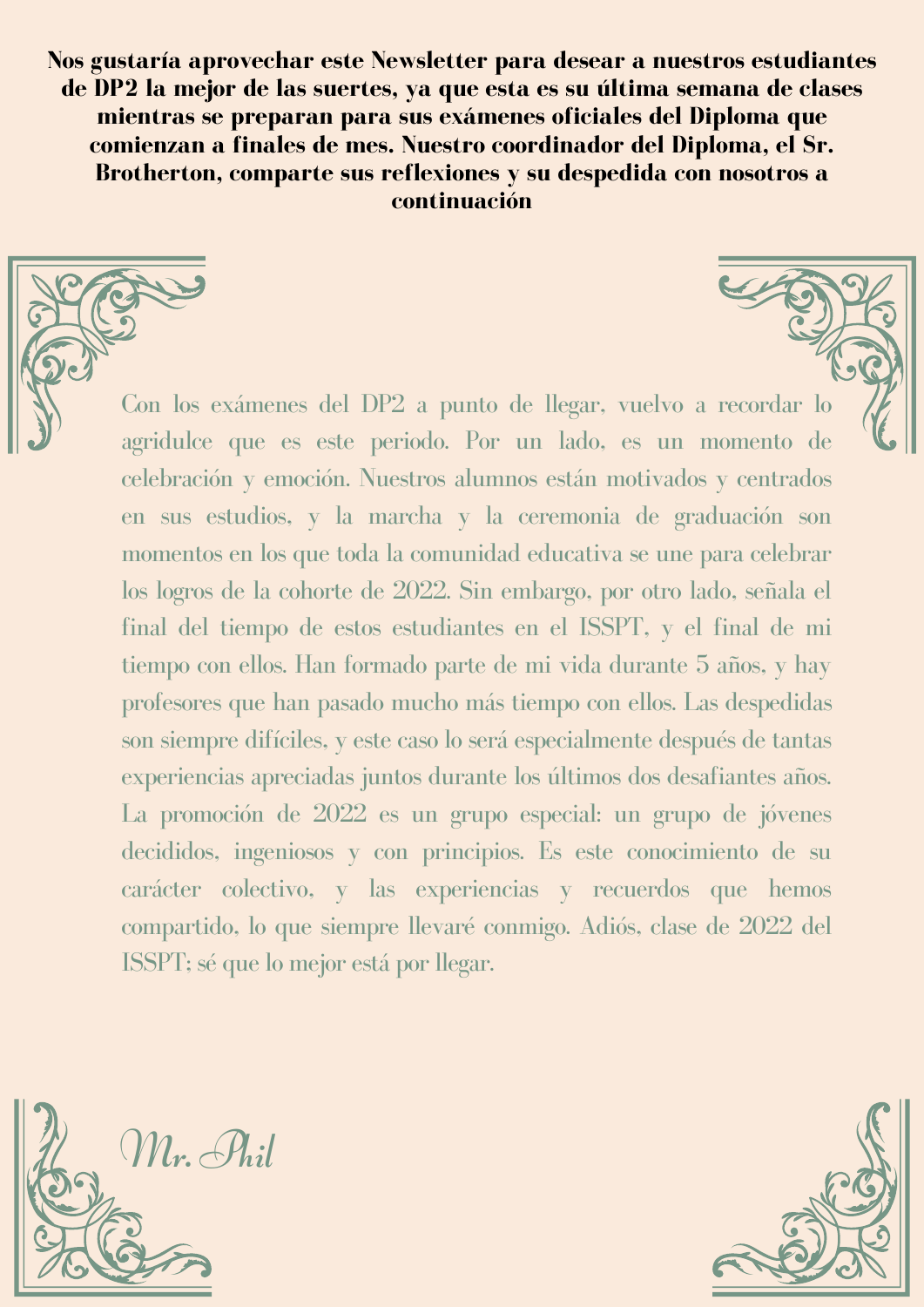**We are pleased to announce a new edition to our school facilities. Over Easter this new playground for PYP was installed as you can see from the first photo and now it is fully completed and has been used by our students throughout this week.**

**Nos complace informarles de una nueva incorporación en nuestras instalaciones escolares. Durante la Semana Santa se instaló esta nueva zona de juegos para el PEP, como se puede ver en la primera foto, y ahora está totalmente terminada y ha sido utilizada por nuestros alumnos durante toda esta semana.**



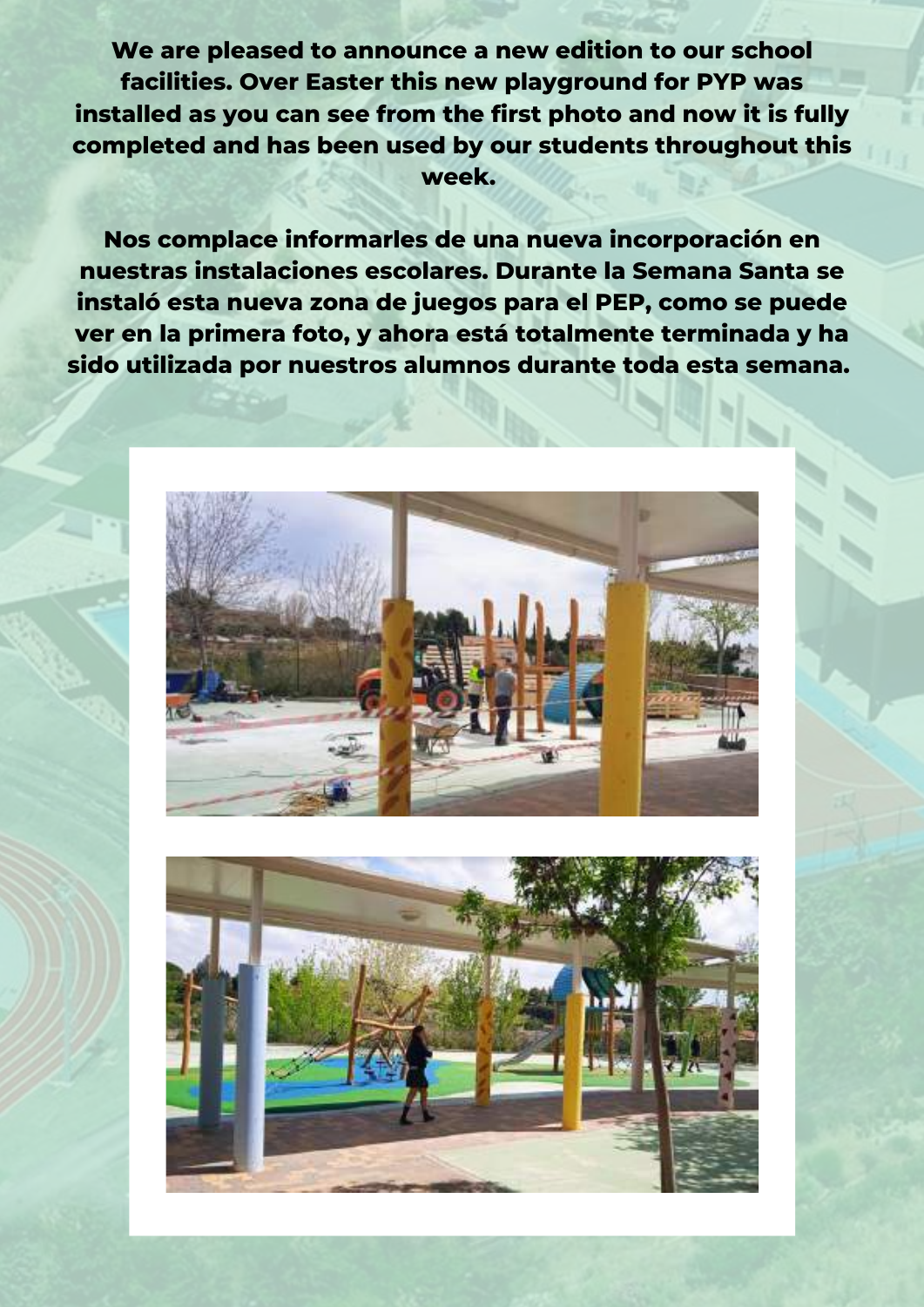In 3rd PYP , last term we began looking at different musical instrument families and the instruments that belong in them, through the key concept of form and from an active learning perspective: First we had a brainstorming session to see what we already knew about the families. Then the teacher brought out some real instruments belonging to the String, Woodwind, Brass and Percussion families. Now we could see the differences and similarities up close, seeing and hearing the instruments' form and how they are played. We heard and looked at the guitar and ukulele, flute, trumpet, maracas and djembe. It's so much fun to hear the instruments in a live environment and everyone was surprised how loud the trumpet was! Later, we watched a selection of videos demonstrating the families in an orchestral context, with all manner of beautiful instruments. We saw that some musical instrument families have a lot of instruments! We then played a game of "Spot the instrument family". We watched a video of the Star Wars march, by John Williams and had to guess the different musical instrument families as they appeared. We already correctly guessed some of the families. Finally we set up a lot of different instruments from the percussion and string families and took turns in playing each and every type, to experience the different ways of playing them. We had a noisy, fun time playing, listening and discovering that all the instrument families can make different beautiful, magical sounds!

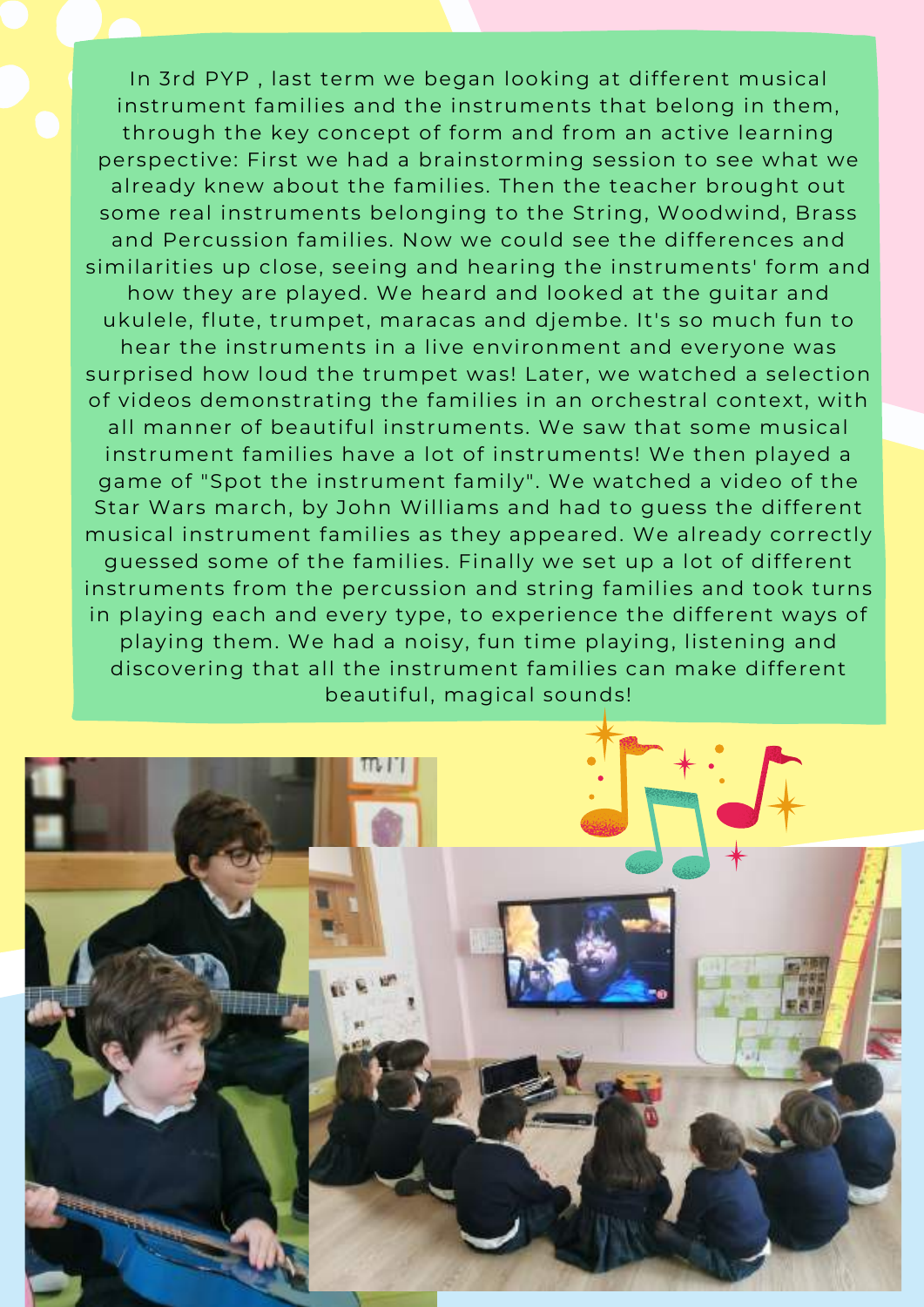En 3º PEP, el pasado trimestre comenzamos a estudiar las diferentes familias de instrumentos musicales y los instrumentos que pertenecen a ellas, a través del concepto clave de forma y desde una perspectiva de aprendizaje activo: Primero hicimos una lluvia de ideas para ver lo que ya sabíamos de las familias. A continuación, el profesor sacó algunos instrumentos reales pertenecientes a las familias de cuerda, viento-madera, vientometal y percusión. Ahora pudimos ver las diferencias y similitudes de cerca, viendo y escuchando la forma de los instrumentos y cómo se tocan. Escuchamos y vimos la guitarra y el ukelele, la flauta, la trompeta, las maracas y el djembe. Es muy divertido escuchar los instrumentos en vivo y todos se sorprendieron de lo fuerte que era la trompeta. Más tarde, vimos una selección de vídeos en los que se mostraban las familias en un contexto orquestal, con todo tipo de bellos instrumentos. Vimos que algunas familias de instrumentos musicales tienen muchos instrumentos. A continuación, jugamos al juego de la "familia de instrumentos". Vimos un vídeo de la marcha de La Guerra de las Galaxias, de John Williams, y tuvimos que adivinar las diferentes familias de instrumentos musicales a medida que iban apareciendo. Ya hemos adivinado correctamente algunas de las familias. Por último, montamos un montón de instrumentos diferentes de las familias de percusión y cuerda y nos turnamos para tocar todos y cada uno de ellos, para experimentar las diferentes formas de tocarlos. Pasamos un rato divertido y ruidoso tocando, escuchando y descubriendo que todas las familias de instrumentos pueden producir diferentes sonidos hermosos y mágicos



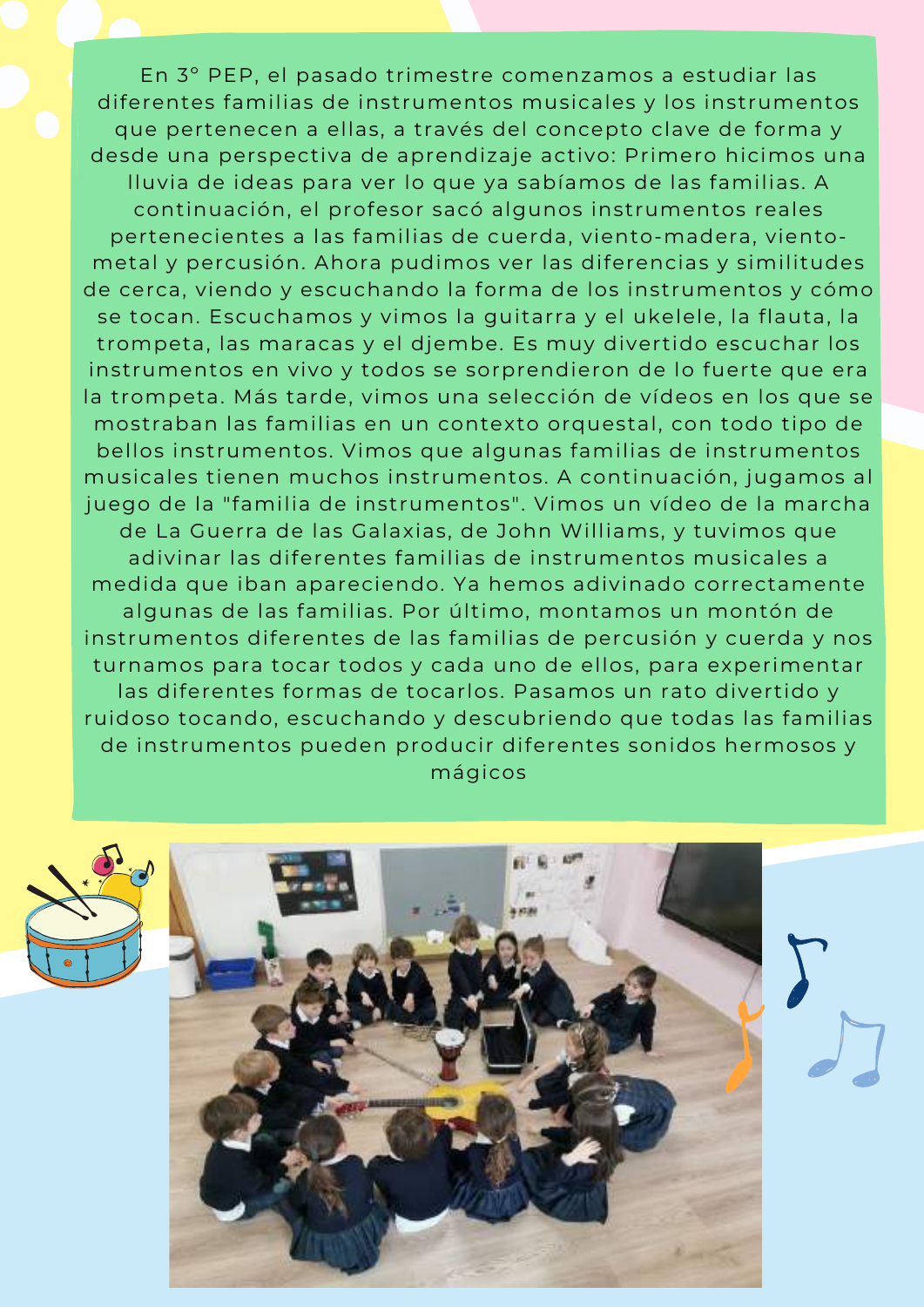**Last term, on April 8th , the distribution and delivery of food donated by our families during these weeks for Ukraine took place. THANKS TO EVERYONE.**

**The food was distributed to town main groups:, on the one hand, in the Church of S. Cipriano de Toledo, where a Ukrainian family is in charge of preparing it and distributing it directly to Ukraine. And the other, to the Presbyterian Christian Church located in the Santa Teresa neighbourhood, which is in charge of distributing it to Ukrainian refugees who are already in our country. Once again, we thank everyone for their enormous support, without forgetting the families involved in the distribution.**

**El pasado 8 de abril, tuvo lugar el reparto y entrega de los alimentos donados por nuestras familias durante estas semanas para Ucrania. GRACIAS A TODOS.**

**Se ha distribuido la comida en dos puntos, por un lado, en la Iglesia de S.Cipriano de Toledo, donde una familia ucraniana se encarga de prepararlo y distribuirlo directamente a Ucrania. Y por otro lado en la Iglesia Cristiana Presbiteriana situada en el barrio de Santa Teresa que se encarga de repartirlo a refugiados ucranianos que ya se encuentran en nuestro país. De nuevo, agradecemos a todos su enorme solidaridad, sin olvidarnos de las familias implicadas en el reparto.**